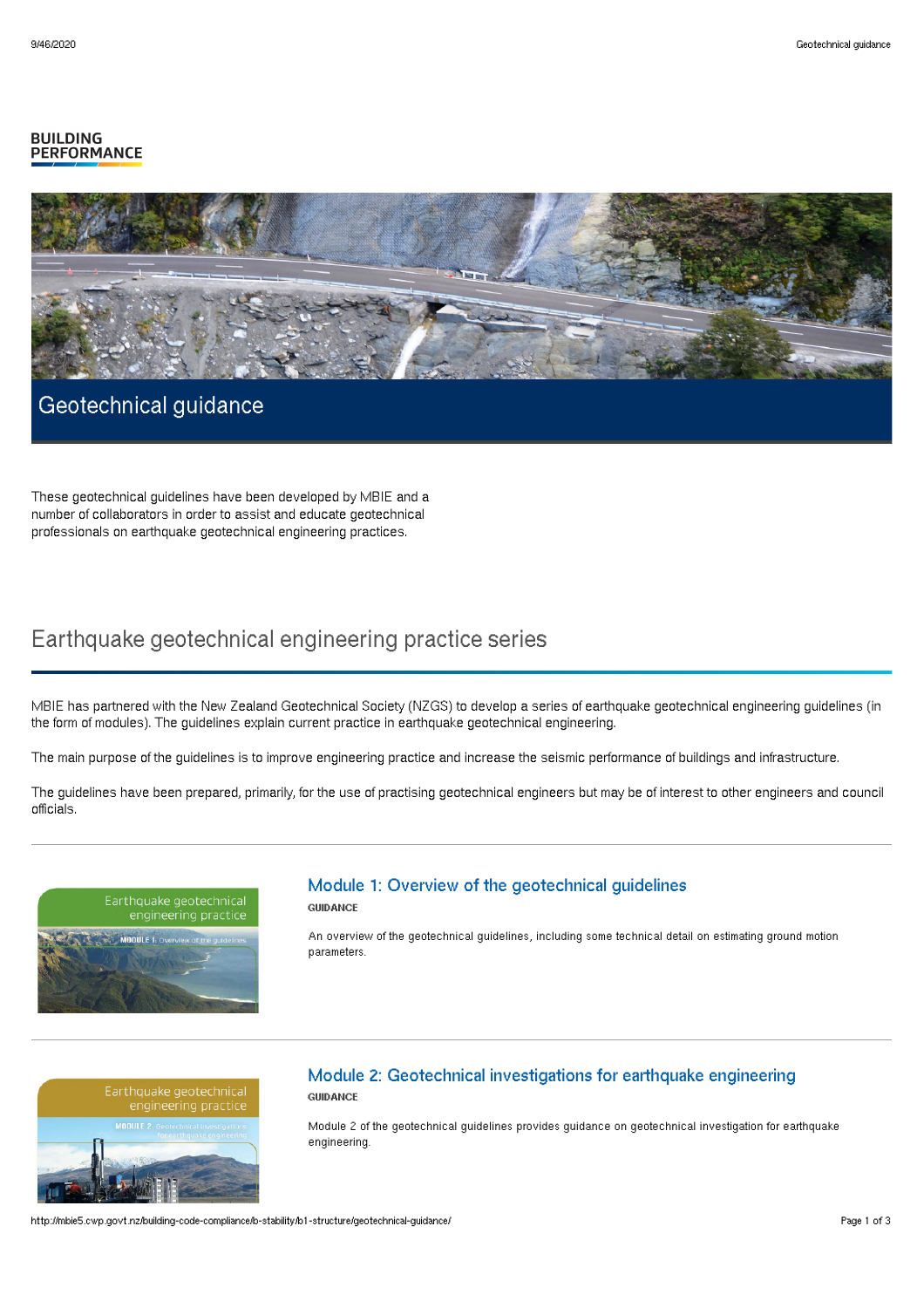



Guidance for the identification, assessment and mitigation of liquefaction hazards, replacing NZGS Module 1 (July 2010).



## Module 4: Earthquake resistant foundation design

**GUIDANCE** 

Principles for good foundation design, up-to-date practice and implementation of Royal Commission recommendations.



#### Module 5: Ground improvement of soils prone to liquefaction **GUIDANCE**

Covers principles of ground improvement design, up-to-date practice and Canterbury earthquake recommendations.



## Module 5A: Specification of ground improvement for residential properties in the Canterbury region

GUIDANCE

Specification for ground improvement, specifically for liquefaction mitigation in residential Canterbury properties.



## Module 6: Earthquake resistant retaining wall design

### **GUIDANCE**

Covers principles of seismic design of retaining walls of a routine nature throughout New Zealand.

## Other geotechnical guidance